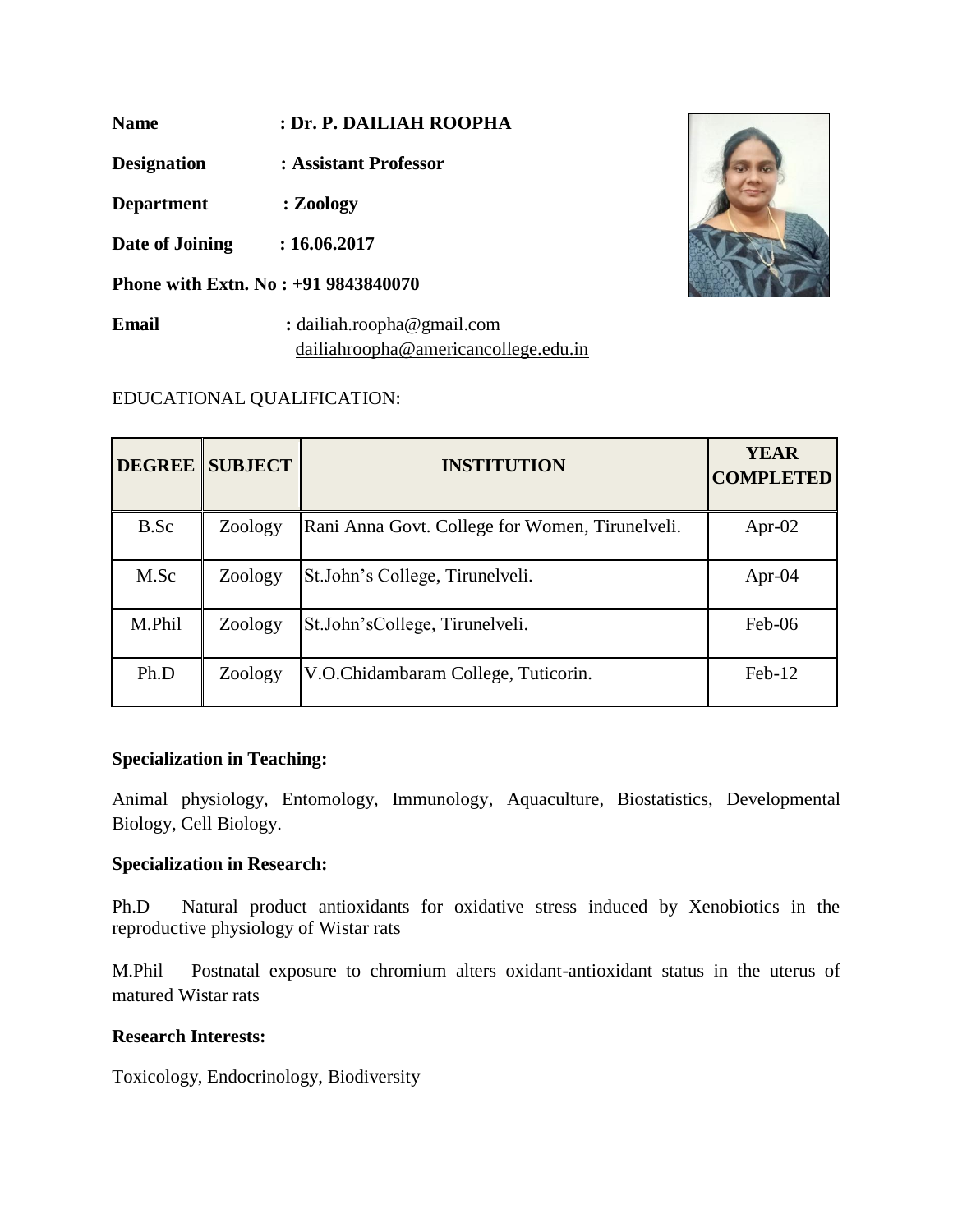## **RESEARCH EXPERIENCE**

| <b>Topic &amp;Institution</b>                                                                                                                                                                 | <b>Years of experiences</b>                        |
|-----------------------------------------------------------------------------------------------------------------------------------------------------------------------------------------------|----------------------------------------------------|
| Full time Research – "Natural product antioxidants for<br>oxidative stress induced by Xenobiotics in the reproductive<br>physiology of Wistar rats" at V.O.Chidambaram College,<br>Tuticorin. | April 2007-February 2012<br>5 years<br>(Full time) |

### **TEACHING EXPERIENCES**

| <b>Designation</b>                                            | <b>Institution</b>                                                      | <b>Years of experiences</b> |
|---------------------------------------------------------------|-------------------------------------------------------------------------|-----------------------------|
| <b>Assistant Professor</b>                                    | Sarah Tucker College (Autonomous),<br>Tirunelveli, TamilNadu, India.    | March 2011 - April 2015     |
| <b>Assistant Registrar</b><br>(Academic) & Senior<br>Lecturer | St. Eugene University, Lusaka,<br>Zambia.                               | May 2015 to July 2016       |
| <b>Assistant Professor</b>                                    | Sarah Tucker College<br>(Autonomous), Tirunelveli,<br>TamilNadu, India. | August 2016 to June 2017    |
| <b>Assistant Professor</b>                                    | The American College, Madurai,<br>Tamil Nadu, India.                    | June 2017 to till date      |

## **ADMINISTRATIVE EXPERINCES**

| <b>Institution</b>                                                                                               | <b>Years of experience</b> |
|------------------------------------------------------------------------------------------------------------------|----------------------------|
| Assistant Registrar (Academic) in DMI-St. Eugene University,<br>Lusaka, Zambia.                                  | May 2015 to July 2016      |
| Head of the Department in PG Department of Zoology(S/F),<br>Sarah Tucker College, Tirunelveli, TamilNadu, India. | August 2016 to June 2017   |

## **MEMBERSHIP IN PROFESSIONAL SOCIETY**

- $\checkmark$  Member in Society for Conservation & Resource Development of Medicinal Plant, India
- $\checkmark$  Reviewer and member of advisory board, Journal of Oxidants and Antioxidants in Medical Science, Turkey.
- Editorial Board member of Glacier Journal of Scientific Research, India.
- $\checkmark$  Life time member in Tamil Nadu Science Forum.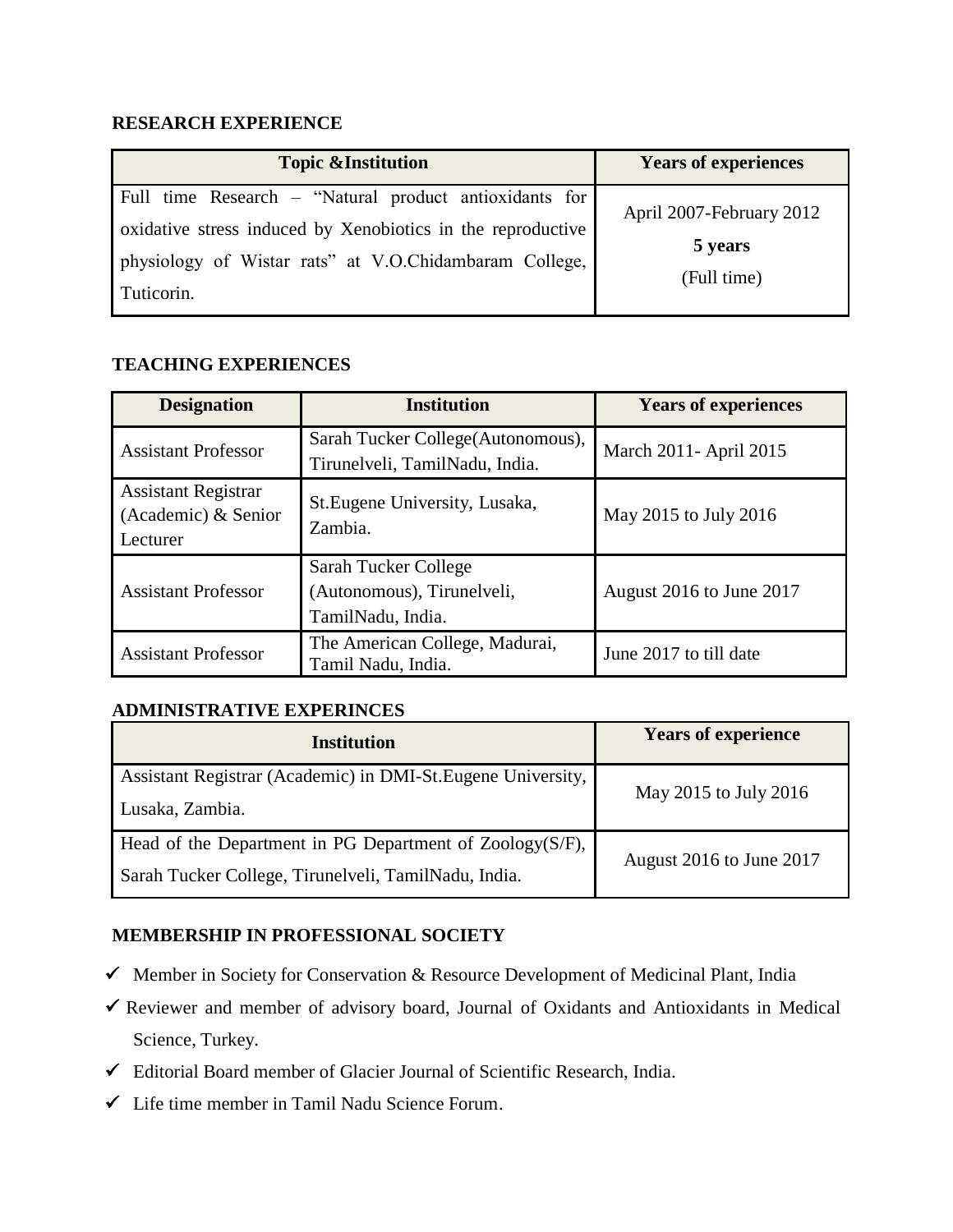#### **ACADEMIC CREDENTIALS/OTHER ACTIVITIES**

- Project Associate Service Learning Programme (Vaigai Ecology 2019 onwards).
- $\triangleright$  Member in Science Instrumentation Center (2018 onwards)
- Board of studies member (Subject Expert) in Pope"s College, Sawyerpuram (2020 onwards).
- NAAC Committee member (Criterion II 2019 onwards).
- Jury member in Tamil Nadu Science Forum Science Exhibition.
- Organizing member in the INSPIRE Internship Science Camp sponsored by DST, New Delhi (2020).
- Organizing member in the INSPIRE Internship Science Camp sponsored by DST, New Delhi (2018).
- Faculty of Community College Faculty (2017 onwards).
- Academic Advisor for UG Students (2018 onwards).
- External practical Examiner Thiravium College of Arts & Science for Women, Theni.
- $\triangleright$  External Examiner St.Mary's College, Tuticorin.
- Magazine Committee member in Sarah Tucker College (Autonomous),Palayamkottai. (2014-15).
- Association President in PG Department of Zoology, Sarah Tucker College (Autonomous),Palayamkottai. (2011-12, 2014-15, 2016-17).
- Organizing Secretary International Seminar on Healthcare and Contrive, Sarah Tucker College, Palayamkottai.
- Organizing Secretary "International Conference in Recent trends in Science Education, St.Eugene University, Zambia.
- Organizing Secretary "National workshop on Health Heed, Sarah Tucker College, Palayamkottai.
- Reviewer, Journal of Medicinal Plants Research, Academic Journals

#### **RESOURCE PERSON**

 Invited speaker in the National Seminar "Recent trends in Endocrinology" held on 24&25 February 2014 in the Department of Zoology, St.Xavier's College (Autonomous), Palayamkottai.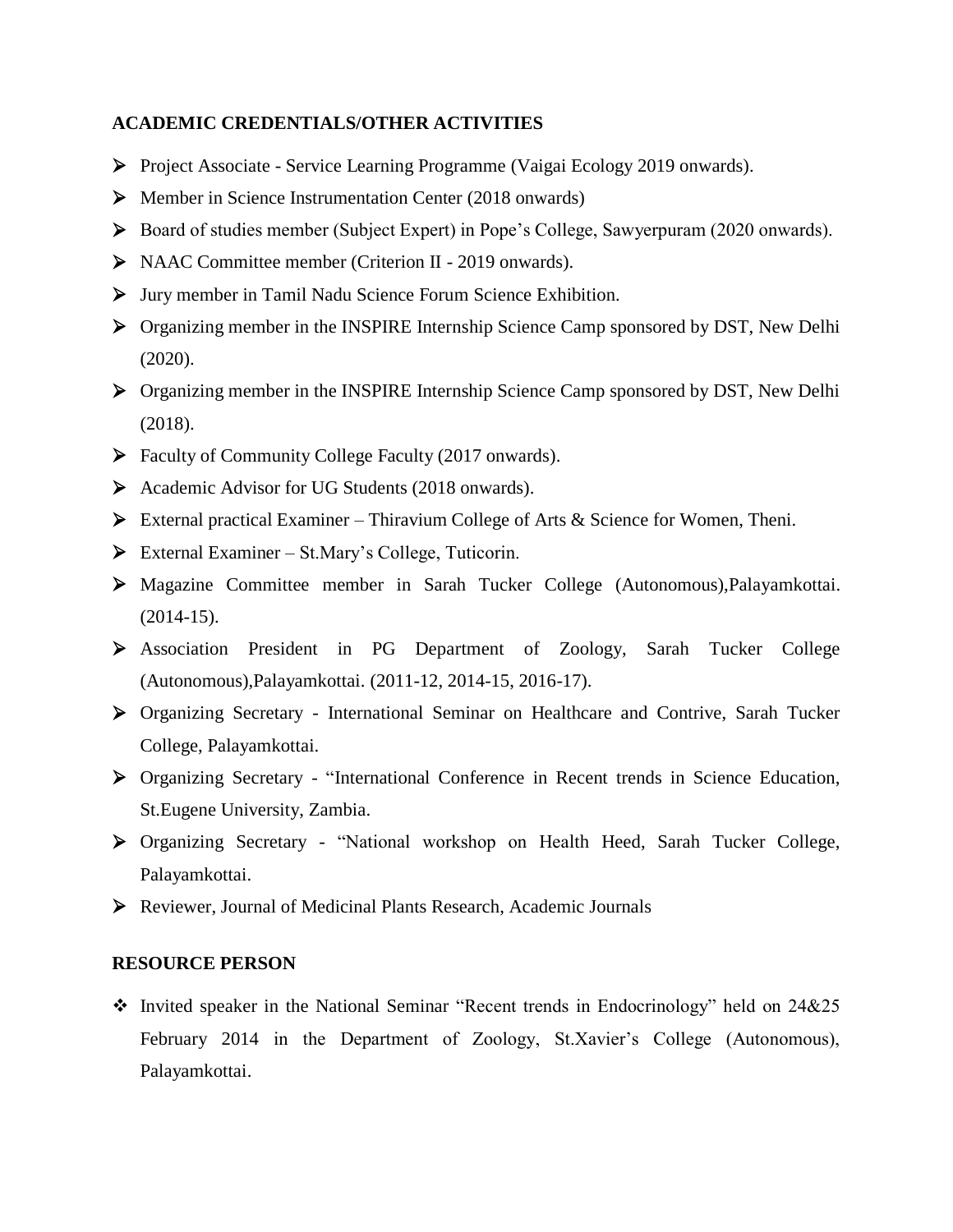#### **AWARDS**

- **Adarsh Vidya Saraswati Rashtriya Puraskar "National Award for Excellence 2019"** by Global Management Council, Ahmadabad, India.
- **Best Women Faculty Award 2019-2020** by Novel Research Academy, Pondicherry, Tamil Nadu, India.
- **Global Teacher Award 2021** by AKS Education, Educational Research Center, Gurugam, Hariyana, India.

## **PROJECT**

 DNA barcoding of first recorded Redback Spider, *Latrodectus hasselti* Thorell, 1870 (Araneae: Theridiidae) in Eastern Ghats, Tamil Nadu - **Student Projects Scheme 2021- 2022 (NO: BS-336),** Tamil Nadu State Council for Science and Technology, DOTE Campus, Chennai-600025.

#### **GUIDANCE**

| <b>Degree Programme</b> | <b>Total no. of candidates</b> |
|-------------------------|--------------------------------|
| M.Sc Project            |                                |
| <b>UG</b> Project       | 3 Batches (13 students)        |

#### **RESEARCH ARTICLES PUBLISHED**

- **Roopha, P.D.,** R. Kishore, D. Joshua, A.A. Charles & N.P. Vimal. Record of the Redback Spider from the Eastern Ghats of Tamil Nadu. Bugs R All #207, In: Zoo's Print 2021; 36(10): 15–18.
- **Dailiah Roopha P,** Arumugam K and Velraj B. A marine alga exhibits anti-toxicity potential on thyroid gland of albino rats. PARIPEX - Indian Journal of Research Volume (UGC Care Journal), 2021: (10) 09. **JIF: 6.941.** DOI :<http://www.doi.org.10.36106/paripex>
- **P.Dailiah Roopha,** M.Rajesh and J.Stella Mary. Screening of Some Traditionally Used Medicinal Plants For Their Potential Antibacterial Activity. Tathapi (UGC Care Journal), 2020;19 (42) 261-267.**JIF:5.60**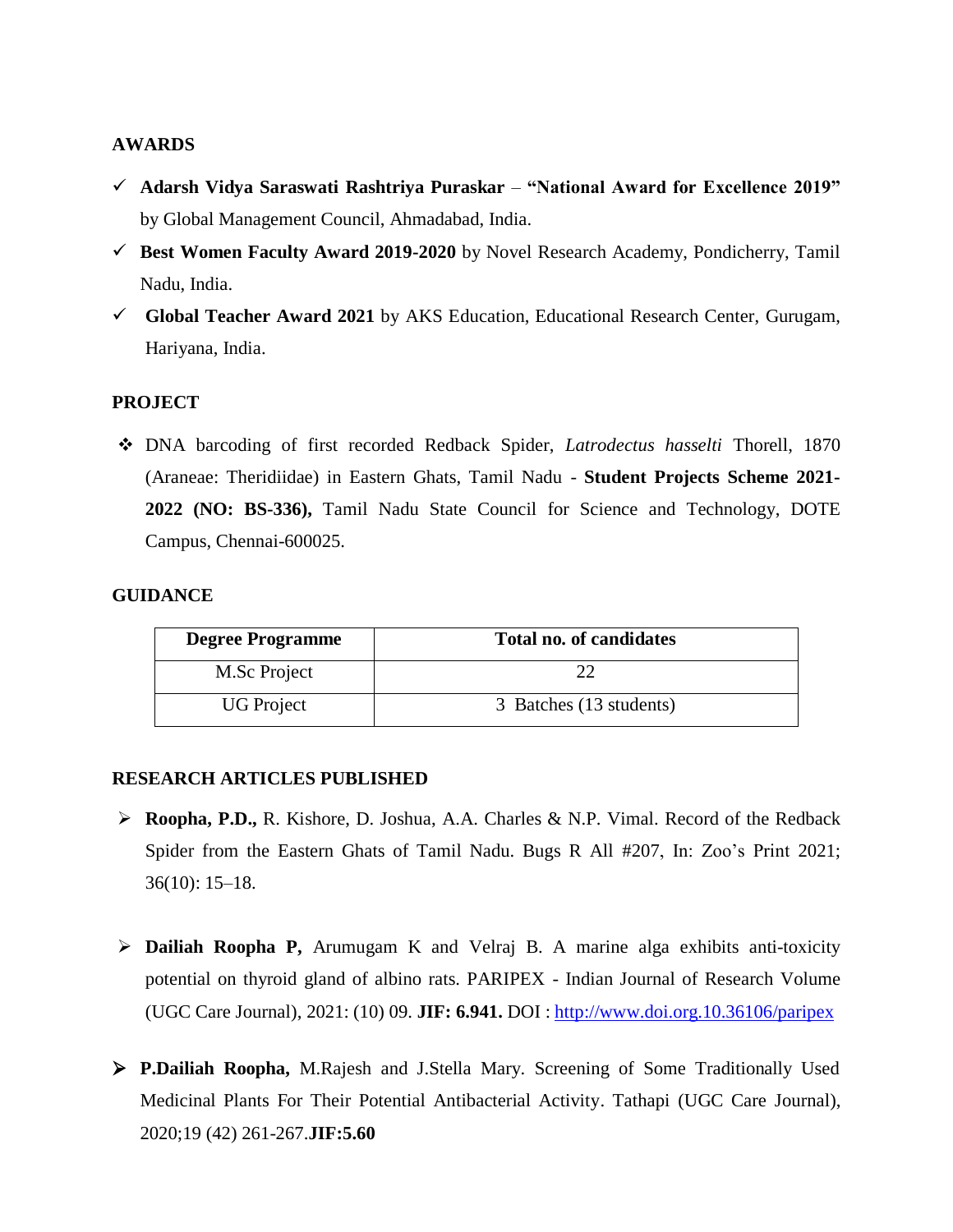- **P. DailiahRoopha**, B. Velraj and A. Joseph Thatheyus. Anti- Toxicity effect of *Sargassum wightii* extracts against cadmium in the ovary of female Albino Rats. International Journal of Scientific Research and Modern Education, 2020; 5 (1): 2455-5630.**JIF:7.137**
- **P.Dailiah Roopha**, C.Padmalatha and A. J. A. Ranjit Singh. Influence of herbal extract on the histopathological changes induced by cadmium in the ovary of female Wistar rats. Roots International Journal of multidisciplinary Researches, 2018;4(9): 87-94. **JIF: 3.487.**
- I.Viji Margaret and **P.Dailiah Roopha**. Comparative study of the physico-chemical characteristics of water samples collected from different ponds Tuticorin District, Tamil Nadu.Roots International Journal of multidisciplinary Researches, 2018;4(9): 95-98. **JIF: 3.487.**
- **P.Dailiah Roopha** and C.Padmalatha. Cadmium exposure-induced oxidative stress; delay in sexual maturation and impaired hormones in developing rat ovary. Journal of Oxidants and Antioxidants in Medical Science, 2013; 2(3):181-187.
- **P.Dailiah Roopha,** C.Padmalatha and A.J.A.Ranjith Singh. Upshot of herbal preparation on heavy metal (cadmium) provokes reproductive hormones in female Wistar rats. Medicinal Plants - International Journal of Phytomedicines and Related Industries, 2012; 4(4):218- 225.**JIF: 3.484**.
- **P. Dailiah Roopha,** J. Savarimuthu Michael, C. Padmalatha and A. J. A. Ranjit Singh. Cadmium toxicity exposure – Induced oxidative stress in postnatal development of Wistar rats. Journal of Toxicology and Environmental Health Sciences Vol. 3(7) pp. 176-179.
- **P. Dailiah Roopha** and C. Padmalatha. Xenobiotic compounds exposure Induced Lipid peroxidation and Hydrogen peroxide in postnatal development of Wistar rat"s ovary. RAC Journal of Research, 2(3):92-98, August 2011.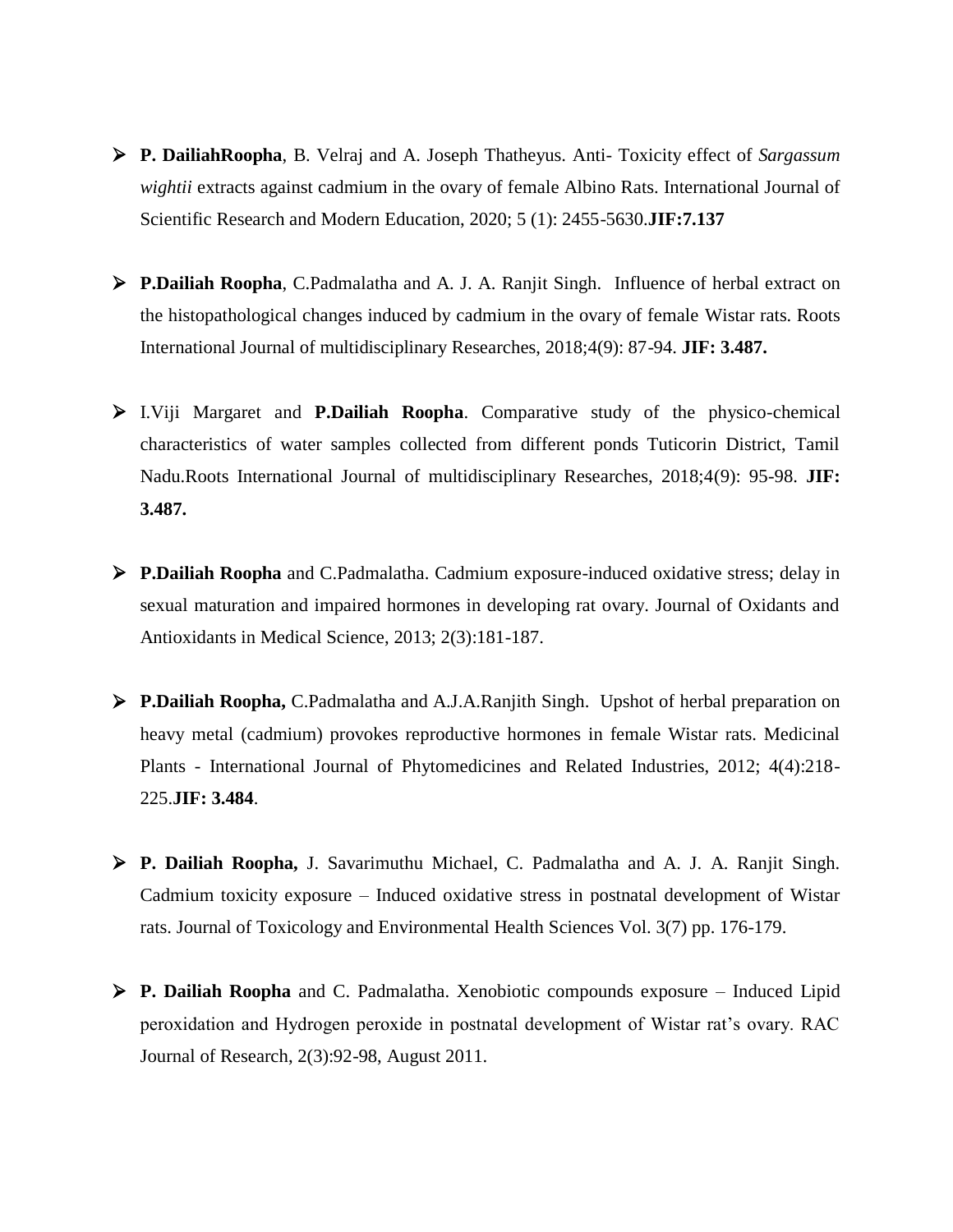- **P. Dailiah Roopha** and C. Padmalatha. Effect of herbal preparation on heavy metal (cadmium) induced antioxidant system in female Wistar rats. Medical Toxicology, (2012) 8:101–107,**JIF: 1.43.**
- Samuel JB, Stanley JA, **Roopha DP,**Vengatesh G, Anbalagan J, Banu SK, Aruldhas MM. Lactational hexavalent chromium exposure-induced oxidative stress in rat uterus is associated with delayed puberty and impaired gonadotropin levels. Human and Experimental Toxicology,March 2010, 30; 91-101 **JIF: 1.44**

#### **BOOK PUBLISHED**

 **A Laboratory Manual –** Proceedings of practical workshop – I –Molecular Techniques in Life Sciences- ISBN 978-93-80368-40-5.

#### **CONFERENCE PROCEEDINGS PUBLISHED**

- "Effect of Seaweed on Cadmium toxicity in Thyroid gland of Albino rats" " in the National Conference on Recent Trends in Biological Sciences (RTBS – 2020) – **Page no: 25.**
- Anti-toxicity effect of *Sargassum wightii* extract against Cadmium in the Ovary of female Albino rats" in the National Conference on Recent Trends in Biological Sciences (RTBS – 2020) - **Page no: 25-26.**
- Evaluation of Xenobiotic compounds (Cd, Cr) effect on histopathology of Freshwater Stinging Catfish, *Heteropneustes fossilis"* in the "National seminar on OCEANIA"17" - **Page no: 15.**
- $\div$  Coral Reefs in India and its Conservation" in the 'National seminar on OCEANIA '17' -**Page no: 24.**
- Positive and Negative Impacts of Marine Biodiversity in Human Health" in the "National seminar on OCEANIA "17" - **Page no: 25.**
- Depletion, Degradation and Recovery Potential of Estuaries and Coastal Seas"in the "National seminar on OCEANIA "17" - **Page no: 19.**
- $\triangle$  Comparative studies on the antimicrobial activity of herbal plants against some human bacterial pathogens" in the National Conference on Conservation of Aquatic and Terrestrial Biodiversity - **Page no: 6.**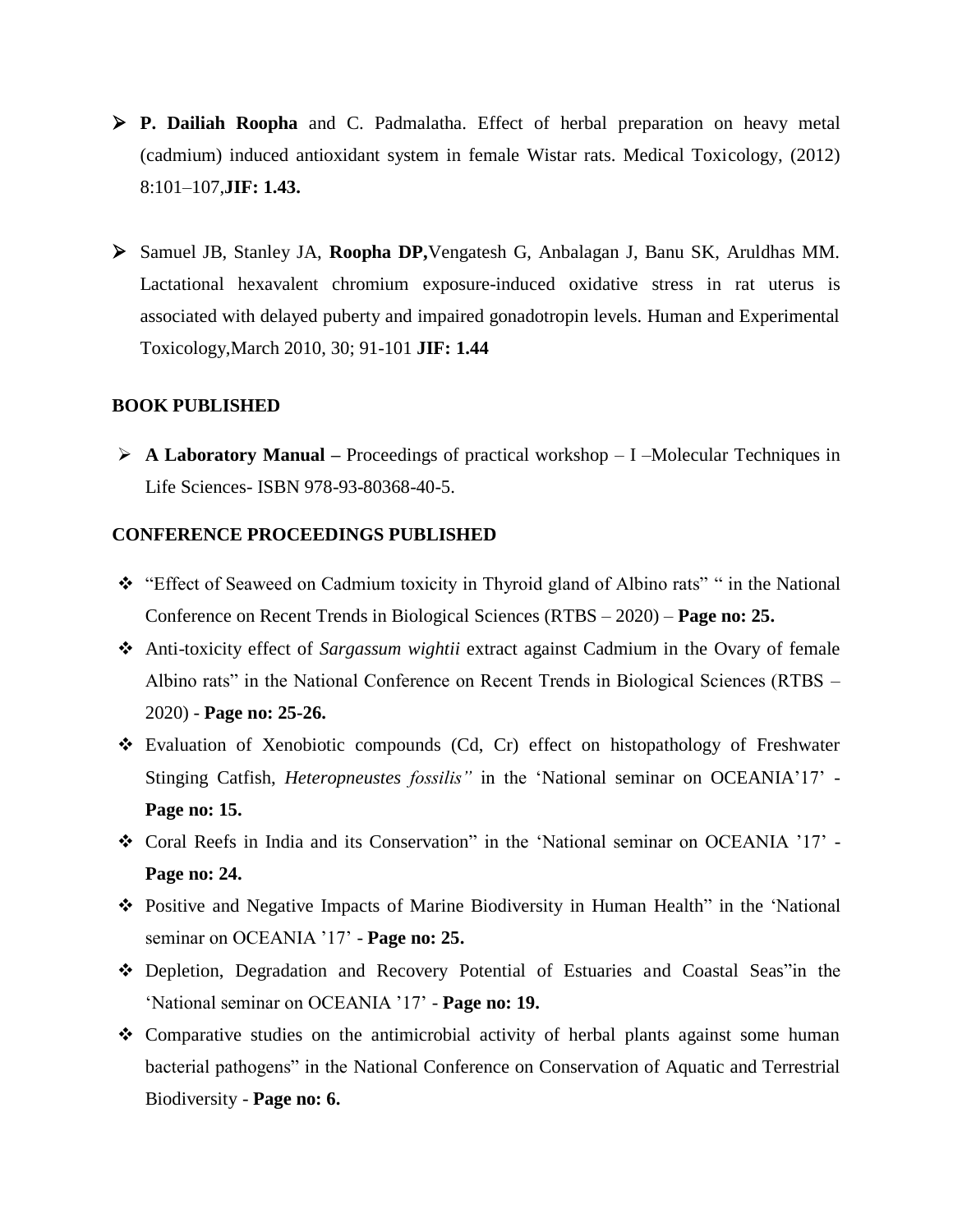Screening of some traditionally used medicinal plants for potential antibacterial activity in the National Conference on Conservation of Aquatic and Terrestrial Biodiversity - **Page no: 5**.

### **INTERNATIONAL LEVEL CONFERENCE/SEMINAR–PAPER PRESENTATION**

- "Avifaunal Diversity in Kiluvamalai, Madurai, Tamil Nadu" in the International Conference 7th India Biodiversity Meet 2019" in the Indian Statistical Institute, Kolkata on  $19 - 21$  Nov 2019 **(Paper presentation).**
- "Studies on the Antimicrobial Effects of *Zingiber Officinale Roscoe*, *Piper Nigrum*, *Nigella Sativa* and *Brassica nigra"* in the International Seminar on Healthcare and Contrive – ISHC-2017**(Paper Presentation).**
- \* "Screening of some traditionally used medicinal plants for potential antibacterial activity" in the International Conference in Recent trends in Science Education -NCRTSE-2015" at St.Eugene University, Zambia**(Paper Presentation).**
- "Natural Herbal extraction for heavy metals (Cadmium & Chromium) persuaded Antioxidants in the uterus of Female Wistar rats" in theInternational seminar on DIET and DIABETES – DIA-FEST"14**(Paper Presentation).**

## **NATIONAL LEVEL CONFERENCE/SEMINARS-PAPER/POSTER PRESENTATION**

- $\checkmark$  "Effect of Seaweed on Cadmium toxicity in Thyroid gland of Albino rats" " in the National Conference on Recent Trends in Biological Sciences (RTBS – 2020 organized by PG and Research Dept of Zoology, The American College, Madurai on 3 Feb 2020 **(Paper presentation).**
- "Anti-toxicity effect of *Sargassum wightii* extract against Cadmium in the Ovary of female Albino rats" in the National Conference on Recent Trends in Biological Sciences (RTBS – 2020)" organized by PG and Research Dept of Zoology, The American College, Madurai on 3Feb 2020 **(Paper presentation).**
- $\checkmark$  'National conference on Western Ghats: Threats and Conservation (WGTC-2018) organized by PG and Research Dept of Zoology, The American College, Madurai in association with Save Western Ghats Movement (SWGM) on 17 Oct 2018 **(Poster Presentation)**
- $\checkmark$  "Histopathology study of Herbal extracts on Cadmium Toxicity in the Ovary of Female Wistar Rats" in the National Conference Impacts of Pollution on Health and Restoration of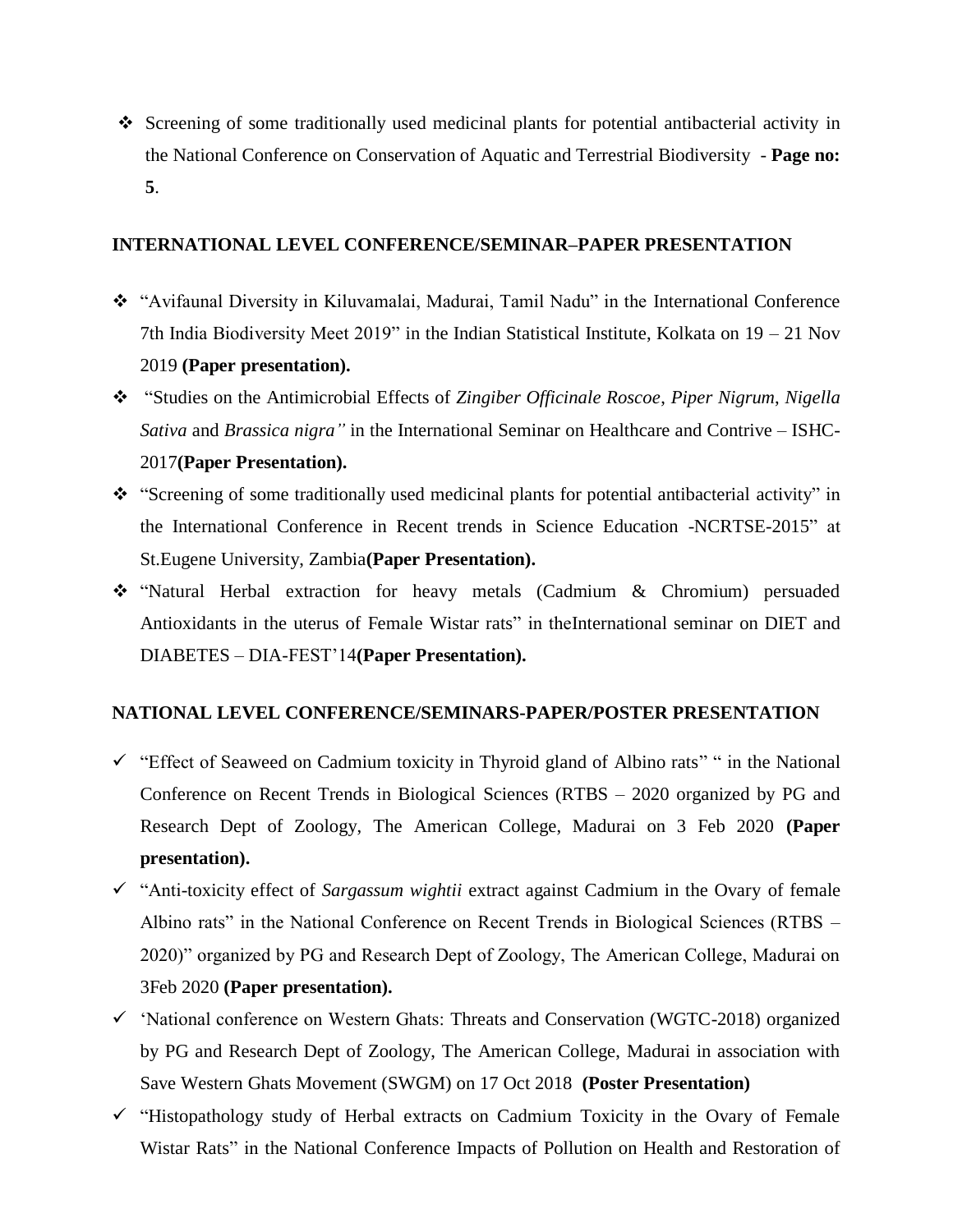Quality Environment through Biotechnology Applications (EBAC-2018**) (Paper Presentation).**

- "Comparative Study of the Physiochemical Characteristics of Water Samples Collected from different Ponds of Tuticorin District, Tamil Nadu" in the "National ConferenceImpacts of Pollution on Health and Restoration of Quality Environment through Biotechnology Applications (EBAC-2018)"- **(Poster Presentation).**
- $\checkmark$  "Comparative studies on the Antibacterial effect of Food preservatives in the growth of Bacteria" in the 'Recent Advances in Biological Sciences' organized by Department of Biochemistry and Microbiology, Sourashtra College, Madurai on 22 September 2017**(Poster Presentation).**
- $\checkmark$  "Inhibitory Effect of Traditional Medicinal Plant extracts on pathogenic microorganisms" in the "Recent Advances in Biological Sciences" organized by Department of Biochemistry and Microbiology, Sourashtra College, Madurai on 22September 2017 **(Poster Presentation).**
- $\checkmark$  "Evaluation of Xenobiotic compounds (Cd, Cr) effect on histopathology of Freshwater Stinging Catfish, *Heteropneustes fossilis"* in the "National seminar on OCEANIA "17organized by Sarah Tucker College, Tirunelveli on 01 Sep 2017 **(Paper Presentation).**
- $\checkmark$  "Coral Reefs in India and its Conservation" in the 'National seminar on OCEANIA '17' organized by Sarah Tucker College, Tirunelveli on 01 Sep 2017**(Paper Presentation).**
- $\checkmark$  "Positive and Negative Impacts of Marine Biodiversity in Human Health" in the 'National seminar on OCEANIA "17" organized by Sarah Tucker College, Tirunelveli on 01 Sep 2017**(Paper Presentation).**
- $\checkmark$  "Depletion, Degradation and Recovery Potential of Estuaries and Coastal Seas" in the "National seminar on OCEANIA "17" organized by Sarah Tucker College, Tirunelveli on 01 Sep 2017**(Paper Presentation).**
- $\checkmark$  "Comparative studies on the antimicrobial activity of herbal plants against some human bacterial pathogens" in the National Conference on Conservation of Aquatic and Terrestrial Biodiversity-NCAT-2015**(Paper Presentation).**
- $\checkmark$  "Screening of some traditionally used medicinal plants for potential antibacterial activity" in the National Conference on Conservation of Aquatic and Terrestrial Biodiversity-NCAT-2015 **(Paper Presentation).**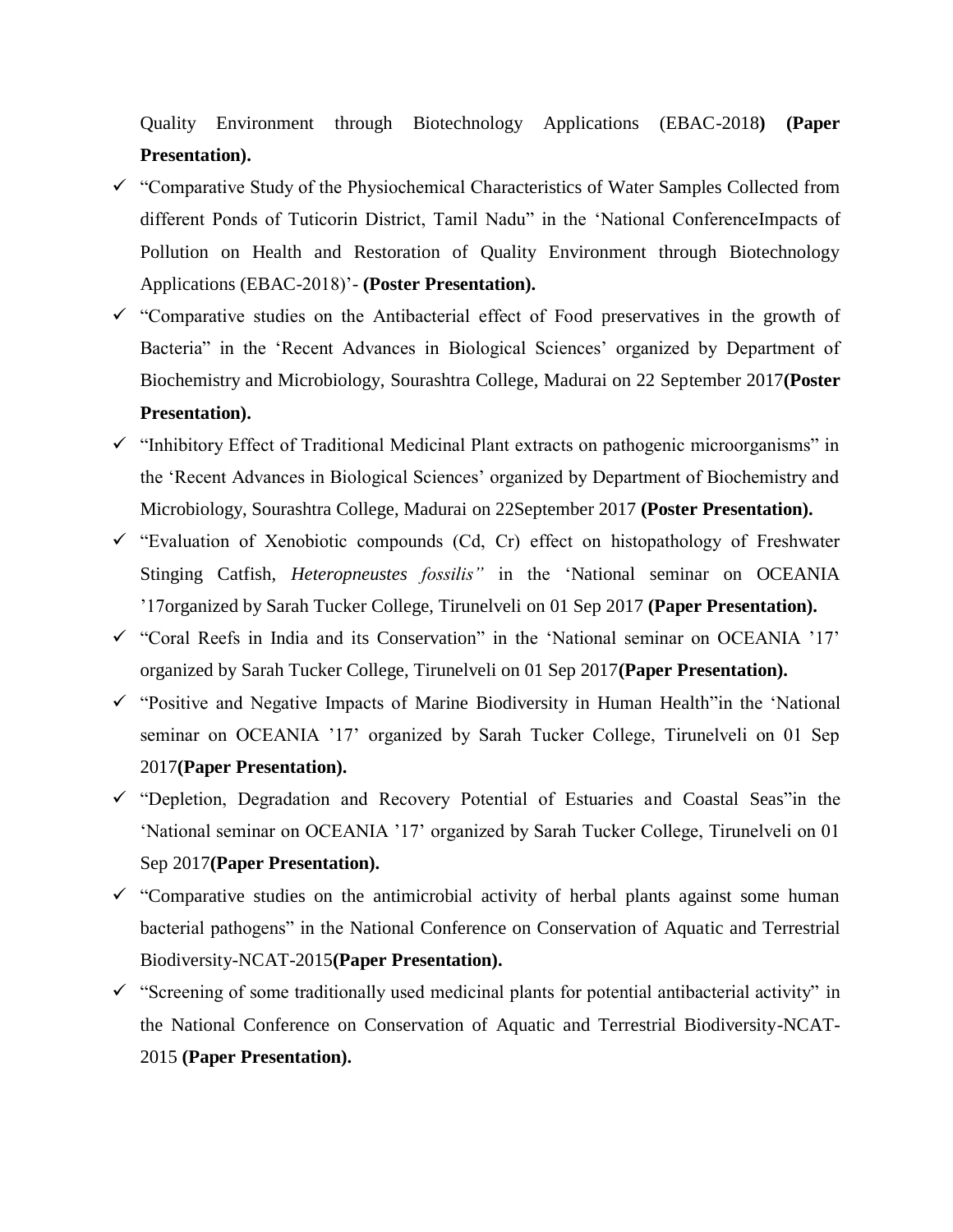$\checkmark$  "Oxidant – Antioxidant Status in the Uterus of matured Rats on exposure to Chromium"-State level seminar on Recent Trends in Environmental Safety-2006 at Rani Anna Govt.College for Women, Tirunelveli, India – 2006 **(Best paper presentation).**

#### **CONFERENCE/SEMINAR/WORKSHOP – PARTICIPATION**

- National Conference on "Quality Enhancement & Sustenance In Higher Education" organized by IQAC, The American College on 6 March, 2020
- UBCHEA sponsored Faculty Development Programme (FDP 2020) "Emerging Leaders of Service Learning Programme on 13 -16 Feb 2020 organized by The American College.
- "National Conference on Recent Trends in Biological Sciences (RTBS 2020)" organized by PG and Research Dept of Zoology, The American College, Madurai on 3 Feb 2020.
- "Entrepreneurship Development Programme in Sericulture" organized by Central Silk Board and UG Department of Zoology, The American College.
- $\triangleright$  "International Conference 7<sup>th</sup> India Biodiversity Meet 2019", held in the Indian Statistical Institute, Kolkata on 19 – 21 Nov 2019.
- "National Conference on Wildlife: Threats and Conservation, organized by PG and Research Dept of Zoology, The American College, Madurai, on 18 Oct 2019.
- Curriculum development Workshop held in the PG and Research Dept of Zoology, The American College, Madurai on 21 June 2019.
- "National conference on Emerging trends in Entomology (ETIE-2019)" organized by PG and Research Dept of Zoology, The American College, Madurai on 7&8 March 2019.
- > 'National conference on Coral reef: Threats and Conservation (CRTC-2019)' organized by PG and Research Dept of Zoology, The American College, Madurai on 12 February 2019.
- > 'National conference on Western Ghats: Threats and Conservation (WGTC-2018)' organized by PG and Research Dept of Zoology, The American College, Madurai in association with Save Western Ghats Movement (SWGM) on 17 Oct 2018.
- "Advanced separation and Detection seminar" held at Madurai on 5 September 2018 organized by Agilent Technologies India Pvt.Ltd.
- > 'National Conference Impacts of Pollution on Health and Restoration of Quality Environment Through Biotechnology Applications (EBAC-2018)" organized by PG and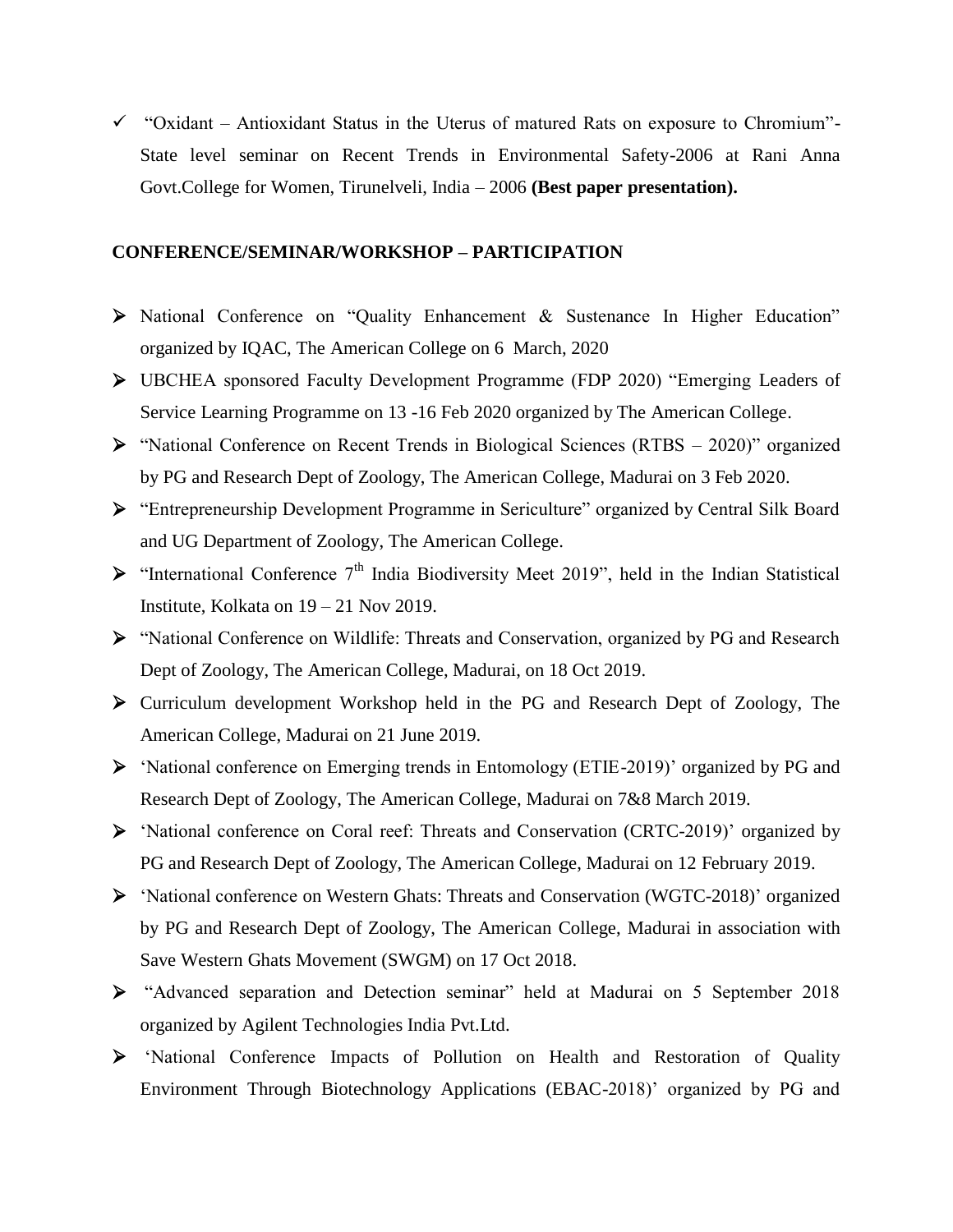Research Dept of Zoology and Dept of Immunology & Microbiology, The American College, Madurai during 2 & 3 Feb 2018.

- National seminar on "Recent Advances in Biological Sciences" organized by Department of Biochemistry and Microbiology, Sourashtra College, Madurai on 22 September 2017.
- > 'National seminar on OCEANIA '17' organized by Sarah Tucker College, Tirunelveli on 01 Sep 2017.
- "National Seminar on Heath status of women in India" organized by the Department of Economics and Research Centre, Sarah Tucker College, Palayamkottai -2017.
- "State Level Seminar on Current Trends in Nature Conservation" conducted by PG Department of Zoology, Aditanar College of Arts and Science, Tiruchendur, Tamil Nadu, India- 2017.
- "State Level Seminar on Biodiversity Conservation" conducted by Department of Botany and Department of Food Science and Nutrition, Sarah Tucker College, Palayamkottai -2017.
- "International Research Dissemination Seminar" at University of Zambia (UNZA), Zambia 2015.
- "National Conference in Recent trends in Science Education -NCRTSE-2015" at St.Eugene University, Zambia.
- National Conference on Conservation of Aquatic and Terrestrial Biodiversity at St.John"s College, Palayamkottai, TamilNadu, India -2015.
- > International seminar on DIET and DIABETES DIA-FEST'14 at Sarah Tucker College, Palayamkottai, TamilNadu, India -2014.
- National seminar on "Recent trends in Endocrinology" conducted by Department of Zoology, St.Xavier"s College Palayamkottai-2014.
- "National workshop on Health Heed NWHH"14" at Sarah Tucker College, Palayamkottai, TamilNadu, India -2014.
- National workshop on "NEFFF"13 –Nellai Fish Food Festival" for fish production and value added products conducted by St.Xavier's College Palayamkottai-2013.
- "Instrument maintenance training programme" at Sarah Tucker College, Palayamkottai 2013.
- "Faculty Enrichment Workshop" at Sarah Tucker College, Palayamkottai -2012.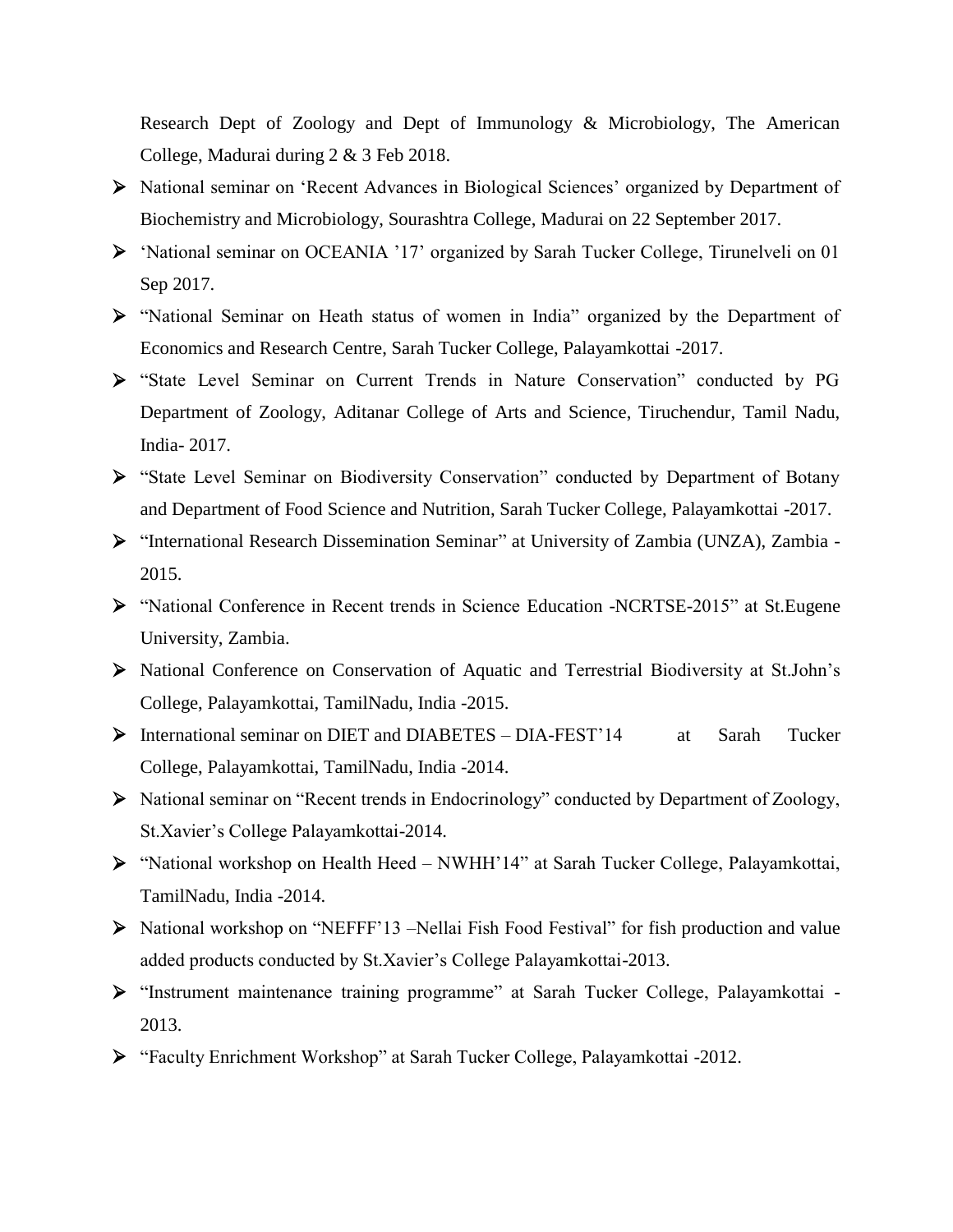- National seminar on "New Vistas of genetically modified crops and Food processing" conducted by Department of Botany and Department of Food Science and Nutrition, Sarah Tucker College, Palayamkottai -2012.
- "Marine Biodiversity Richness and Plant-Animal interaction" National workshop cum awareness programme conducted by Gulf of Mannar Biosphere Reserve Trust & Forest Department, Ramanathapuram-2011.
- "Faculty Enrichment Workshop" at Sarah Tucker College, Palayamkottai -2011.
- State level seminar on "Recent Trends in Environmental Safety" at Rani Anna Govt.College for Women, Tirunelveli, India – 2006
- "Regional Workshop on Techniques in Biology" conducted by St.John"s College, Palayamkottai-2004.
- ΙΙΙ South Zone "CME MEET" at Vivek Institute of Laboratory Medicine, Nagerkoil 2004.
- "Animal preservation training" conducted by Archaeological Department, Tirunelveli -2001.

### **ORIENTATION PROGRAMME**

 UGC – sponsored Orientation Programme conducted by UGC – Human Resource Development Center, Madurai Kamaraj University held from 10th July to 30th July 2019.

## **ONLINE FACULTY DEVELOPMENT PROGRAMME**

- Interdisciplinary Refresher course/Two weeks online Faculty Development Programme (FDP) – "Advanced Research Methodology 2.0" , organized by Teaching Learning Centre, Ramanujan College, University of Delhi and Ministry of Education, Pandit Madan Mohan Malaviya National Mission on Teachers and Teaching from 17 June to 1 July, 2021.
- Two weeks online Faculty Development Programme (FDP) "Pedagogy and Research Methods" , organized by of Human Resource Development Centre and Internal Quality Assurance Cell (IQAC) of AMET University from 24 May to 6 June,2021.
- Five days International Online Faculty Development Programme (FDP) "Soft skills for capacity building", organized by Joseph"s Academy of soft skills, St.Joseph"s College (Autonomous) from 22 February to 26 February, 2021.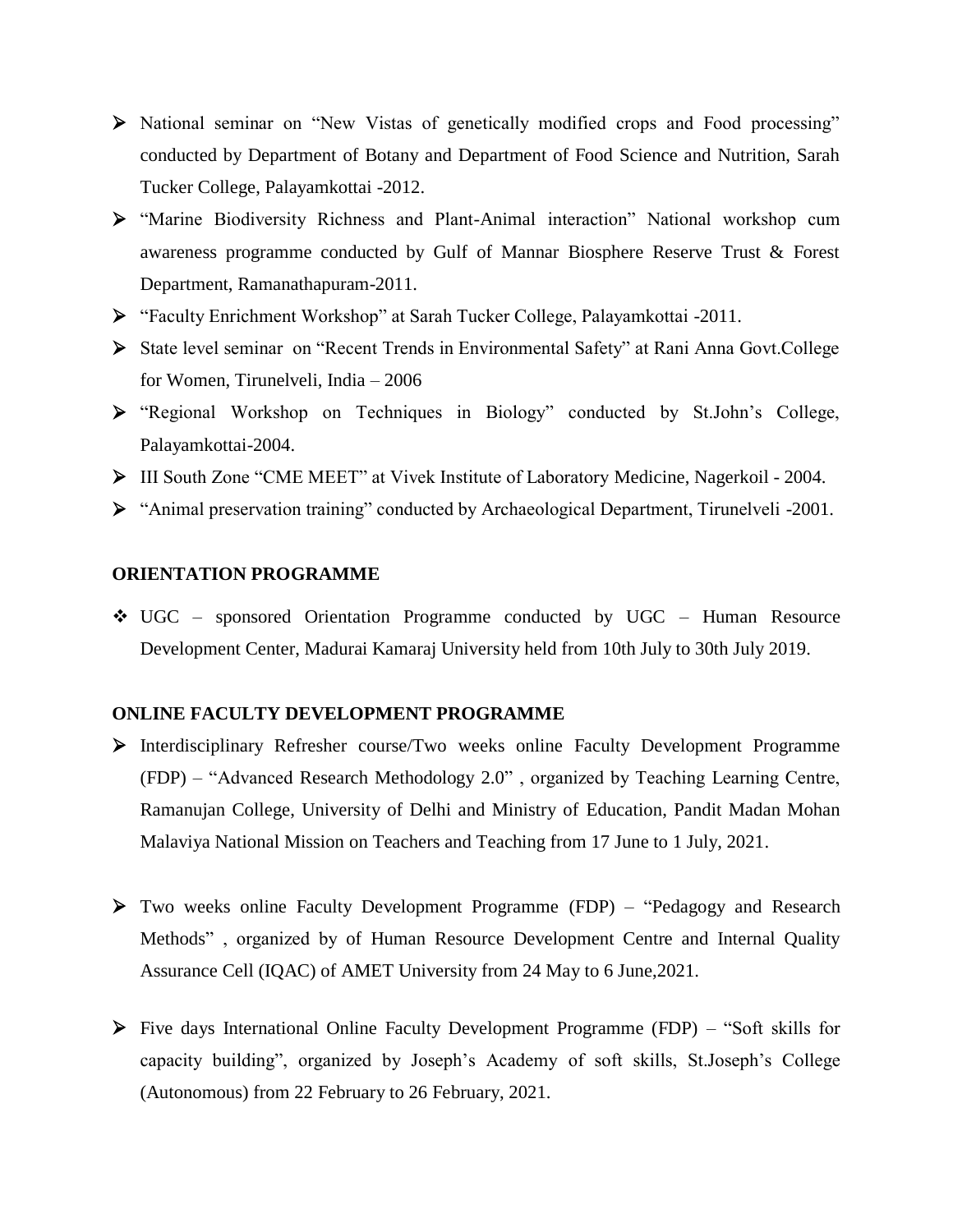- Two weeks online Faculty Development Programme (FDP) "Advanced concepts for Developing MOOC" , organized by Teaching Learning Centre, Ramanujan College, University of Delhi and Ministry of Human Resource Management, Pandit Madan Mohan Malaviya National Mission on Teachers and Teaching from 02 July to 17 July, 2020.
- Three days online Faculty Development Programme (FDP) "Academic Process, Measures and Metrics for NACC Accreditation" organized by IQAC & Department of Management Studies, Srinivasan College of Arts & Science, Perambalur collaboration with Integrated Intelligent Research (IIR), India from 25 May to 27 May, 2020.

#### **WEBINAR PARTICIPATION**

- $\checkmark$  National Webinar on "Orientation Programme for RE-Accreditation of Autonomous Colleges" organized by The National College (Autonomous), Bangalore on 3 June, 2021.
- $\checkmark$  National Webinar on celebrating "World Turtle Day" on the topic "Learning from advocates" of the ocean: Sea-turtles and their role in the health of the coast and high seas" Organized by Nature Club of Rajapalayam Rajus" College and Wildlife Association of Rajapalayam (WAR) on 23 May, 2021
- $\checkmark$  National Level Webinar on celebrating "World Biodiversity Day" on the topic "We're Part of The Solution" Organized by Nature Club of Rajapalayam Rajus' College and Wildlife Association of Rajapalayam (WAR) on 22 May, 2021.
- $\checkmark$  National Level Webinar on International Biodiversity day on the topic "Plant, Planet & People" organized by spotlight MDU Educational Youtube Channel 22 May, 2021.
- $\checkmark$  Webinar on the topic "Wildlife Resources of Oriental Region: Conservation Challenges"Organized by Faculty of Applied Sciences, AIMST University - 08100 Semeling, Kedah Darul Aman, Malaysia on 3 July 2020
- Webinar on the topic "Self Awareness and SocialResponsibility During COVID 19 Pandemic", organized by the Ladies Club ofThe American College, Madurai on 13.06.2020.
- $\checkmark$  International Webinar on "Recent Avenues in Biochemistry" organized by Department of Biochemistry, The American College, Madurai on 11 & 12 June 2020.
- $\checkmark$  International Webinar onOmics & Disease Markerheld on 9th June 2020Organized by Dept. Botany & BiotechnologySt. Pious X Degree & PG College for Women, Hyderabad.
- $\checkmark$  Four days digital interaction series on the occasion of "World Environment Day 2020 "from 02.06.2020 to 05.06.2020. Organized by ENVIS RP – Centre for Coastal Zone Management